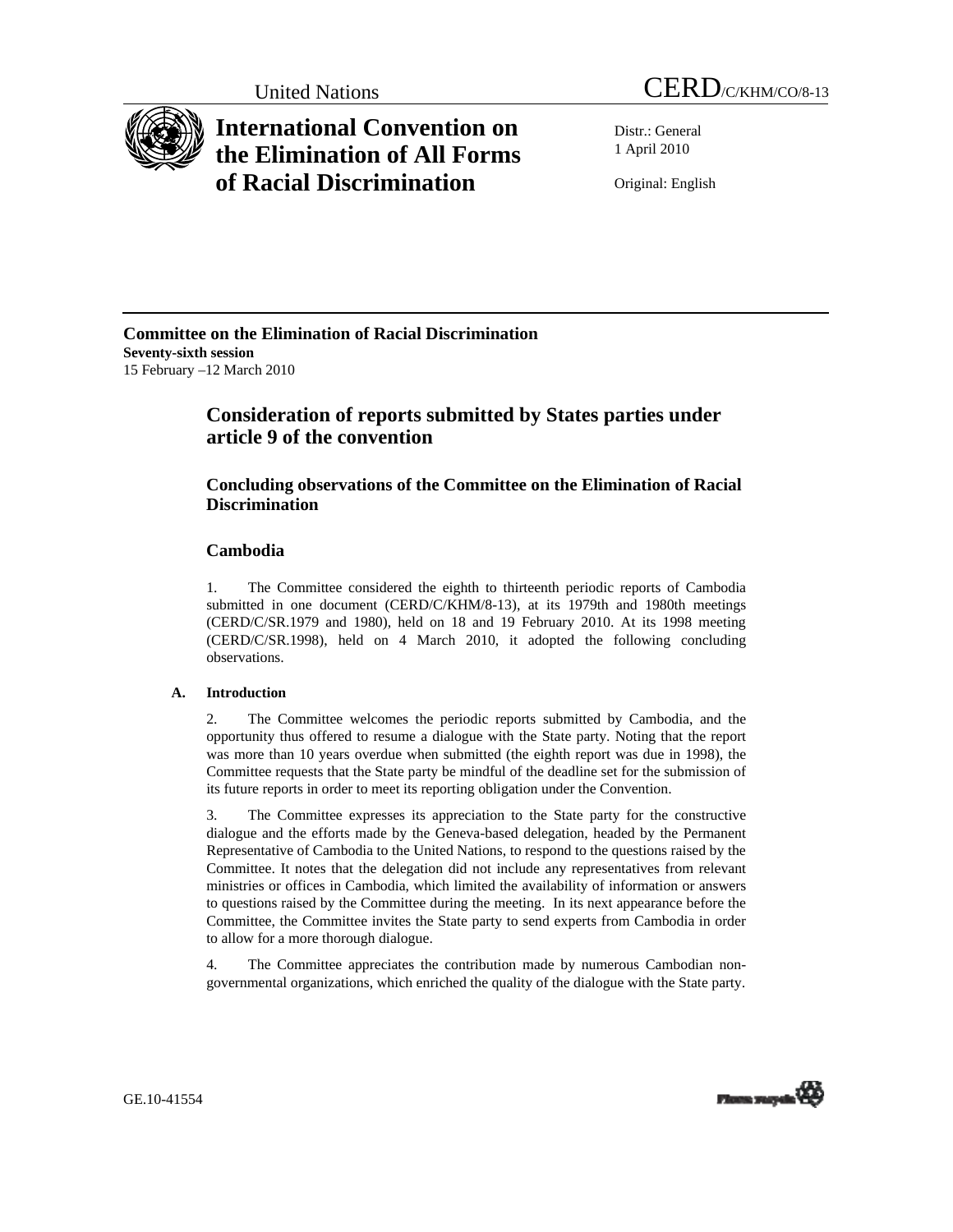#### **B. Factors and difficulties impeding the implementation of the Convention**

5. The Committee notes that the State party is now in a continuing phase of reconstruction following a difficult and long period of armed conflict, and notes that periods of fragile peace both inside the country and at its borders have inhibited full implementation of the Convention.

#### **C. Positive aspects**

6. The Committee notes the incorporation of international human rights treaties into Cambodian constitutional law and welcomes the 10 July 2007 decision of the Constitutional Council (Decision No. 092/003/2007) reaffirming that judges should interpret legislation and make decisions in the light of Cambodia's international human rights obligations.

7. The Committee also welcomes the ratification of the Optional Protocol to the Convention against Torture in April 2007 and the adoption of a law to ratify the Optional protocol to the Convention on the Elimination of All Forms of Discrimination against Women in August 2009, both very significant steps towards the promotion and protection of human rights.

8. The Committee appreciates the steps taken by the State party to strengthen its legal framework for the protection and promotion of human rights, in particular the adoption of the Penal Procedure Code in August 2007.

9. The Committee notes with satisfaction the adoption of a land law in 2001 as well as a series of sub-decrees aimed at better protecting access to land for minority groups, including indigenous peoples.

10. The Committee notes with satisfaction the establishment of the Extraordinary Chambers in the Courts of Cambodia (ECCC) in cooperation with the United Nations and the international community. It encourages the State party to continue its efforts to bring the perpetrators of the Khmer Rouge related atrocities to justice.

#### **D. Concerns and recommendations**

11. The Committee welcomes the adoption of the recent Penal Code and its provisions on Offences against human dignity and Offences against public security. However it is concerned by the absence of a clear definition of what constitutes racial discrimination under Cambodian law (arts. 1 and 2).

 **The Committee recommends that legislation be completed to ensure a clear definition of racial discrimination, in conformity with article 1 of the Convention, and the right of everyone not to be discriminated against in the enjoyment of all rights set forth in article 5 of the Convention. The Committee further recommends that the State party ensure that all these provisions are fully understood and disseminated to the public and implemented.** 

12. The Committee welcomes the provision of information by the State party on languages and ethnic composition of the population. The Committee is however concerned that the information provided did not enable a thorough insight into the situation especially with regard to ethnic minorities.

 **In line with its general recommendation No. 8 (1990) and with paragraphs 10 to 12 of the reporting guidelines for the CERD-specific document adopted at its seventy-first session (CERD/C/2007/1), the Committee requests that State party include in its next periodic report disaggregated data on ethnic minorities, including indigenous minorities, and on their socio-economic status.**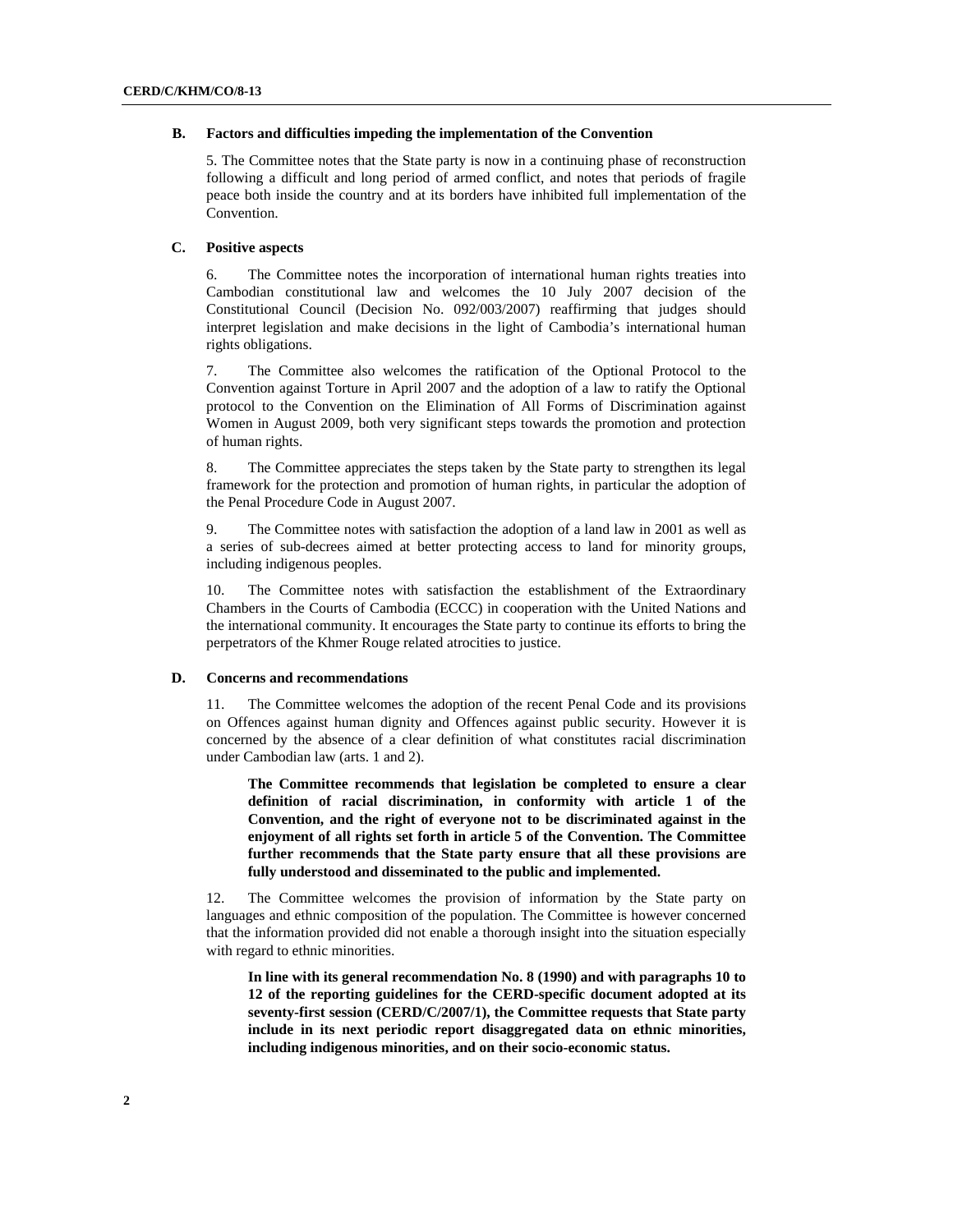13. Recognizing that the rule of law is the cornerstone for the protection of the rights set forth in the Convention, the Committee is concerned with reports of political interference and corruption affecting the judicial bodies and the functioning of some public services. It acknowledges and welcomes on the other hand the process undertaken to adopt an anticorruption law but believes that such law needs to be fully implemented and mechanisms put in place (art. 2).

 **The Committee recommends that the State party continue and increase its efforts to strengthen and guarantee the independence of the judiciary and ensure that it is free from political control and interference through the early adoption of all relevant laws of reform. The Committee further recommends that the State Party take steps to increase its capacity to investigate and take disciplinary action in cases of incompetence and corruption.** 

14. While welcoming the efforts made by the State party to adopt a wide range of legislation in areas such as asylum, access to land, access to education, the prohibition of racial discrimination, the Committee is concerned at the lack of uniform and faithful implementation and enforcement of these laws. In this regard, the Committee notes with particular concern that, as referenced in a statement of the Special Rapporteur on torture and other cruel, inhuman or degrading treatment or punishment on 22 December 2009, the State party took the decision to deport 20 ethnic Uyghurs from Cambodia before concluding a refugee status determination process, thus preventing an objective determination of whether the deportees would be at risk of persecution or other forms of illtreatment (arts. 2 and 5).

 **The Committee requests that the State party ensure that adopted legislation, including the law on asylum, are fully and faithfully implemented in order to provide the full protection of the law, a respect for the principle of "nonrefoulement", and enjoyment on an equal footing of equal rights and benefits.** 

15. While noting that the State party has several human rights mechanisms within various branches of its Government, the Committee remains concerned that an independent national human rights institution has yet to be established (art. 2).

 **The Committee encourages the State party to establish an independent human rights institution, in accordance with the Principles relating to the status of national institutions for the promotion and protection of human rights ("the Paris Principles") (General Assembly resolution 48/134). In this regard, the Committee recommends that the Government consult with the Office of the United Nations High Commissioner for Human Rights in Cambodia and consider receiving technical assistance to re-invigorate the ongoing efforts to draft a law on the establishment of such a national human rights institution, in full compliance with the Paris Principles.** 

16. The Committee recognizes the recent and significant economic growth experienced by the State party and the benefit such growth brings to the country. The Committee is concerned, however, that the quest for economic growth and prosperity is pursued, in some cases, to the detriment of particularly vulnerable communities such as indigenous peoples. The Committee is particularly concerned about reports of the rapid granting of concessions on land traditionally occupied by indigenous peoples without full consideration, or exhaustion of procedures provided for, under the land law and relevant sub-decrees (arts. 2 and 5).

 **The Committee recommends that the State party ensure that a proper balance between development and the rights of its citizens is achieved and that its economic development does not come at the expense of the rights of vulnerable persons and groups covered by the Convention. It also recommends that the**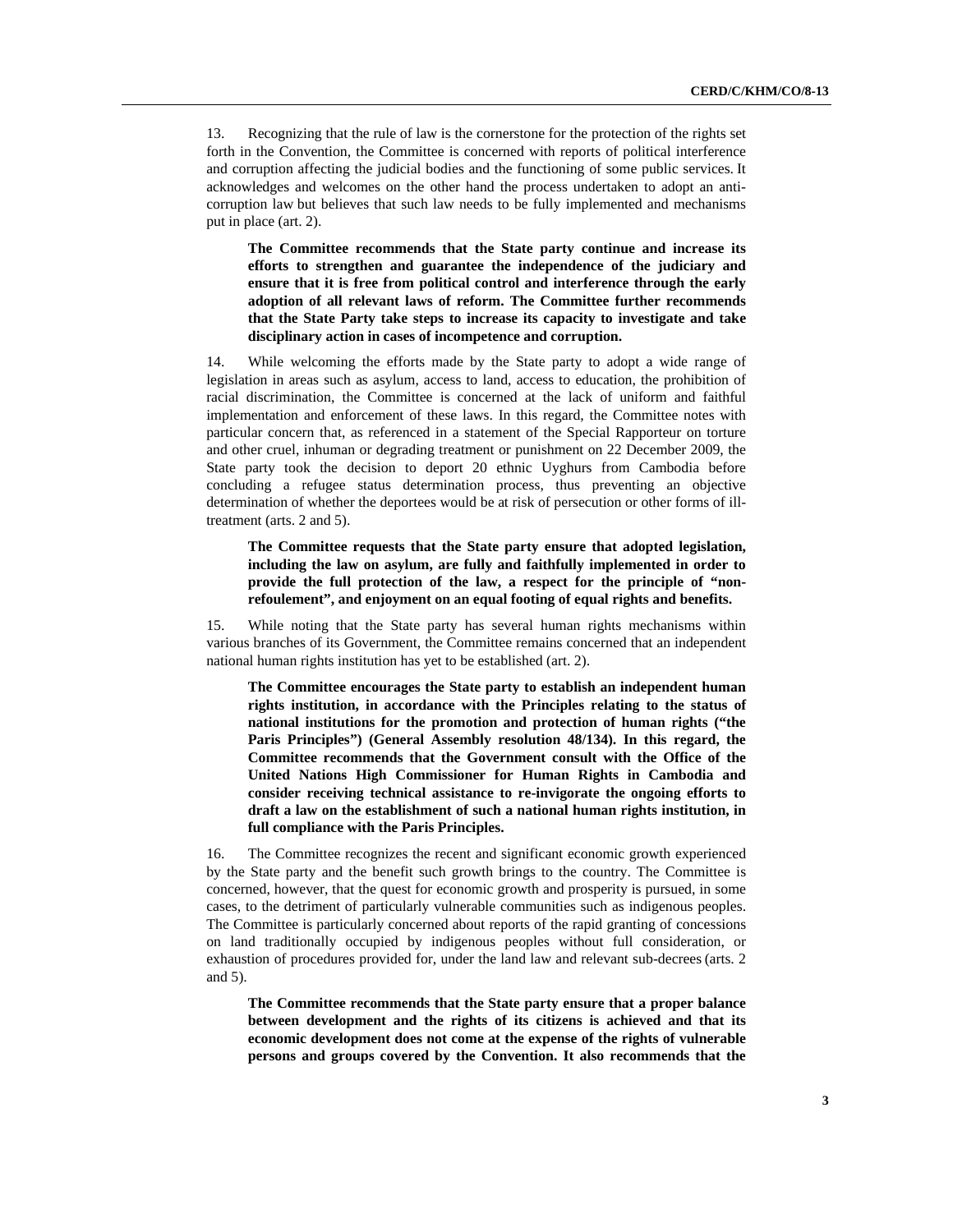**State party develop appropriate protective measures, such as a delay in the issuance of a concession on lands inhabited by indigenous communities who have applied to be registered legally in order to obtain land titles until the issue of collective ownership titles and indigenous peoples' rights to possess, develop, control and use their communal lands, where at issue, has been assessed and determined, and after consultation with and the informed consent of the indigenous peoples.** 

 **The Committee further encourages corporate business entities when engaging in economic land concessions to take into consideration their corporate social responsibility as it relates to the rights and well-being of local populations.** 

17. The Committee is concerned at reports of intimidation and acts of violence against indigenous peoples during forced evictions or land disputes affecting them. The Committee is also concerned over reports of a tendency to press charges against and arrest indigenous villagers, when they protest against their forced eviction or contest the granting of a concession on indigenous land (art. 6).

 **The Committee urges the State party to provide full protection to vulnerable groups against physical attacks and intimidation as they seek to exercise their rights as they relates to communal lands. It urges the State party to bring perpetrators of such violations to justice. In its effort to improve the judiciary, the State party should ensure greater efficiency of the judicial system to ensure equal access to justice for all, including minorities and indigenous peoples, in conformity with the Committee's general recommendation No. 31 (2005) on the prevention of racial discrimination in the administration and functioning of the criminal justice system.** 

18. While noting that the State party has repeatedly affirmed that Khmer Krom are considered Cambodian citizens, the Committee is concerned that the process for individual Khmer Krom to document their citizenship is more burdensome than for other Cambodian citizens. The Committee is further concerned that an individual Khmer Krom's affirmation of his/her Cambodian citizenship is therefore delayed or denied resulting in his/her not being given full and equal rights and benefits as provided under the State Party's Constitution and laws (art. 5).

 **The Committee recommends that the State party ensure that each individual Khmer Krom who seeks to affirm and document his/her citizenship is able to obtain citizenship documents in a timely manner and under identical and equal procedures that exist for all persons deemed to be Cambodian citizens.** 

19. The Committee has received information that in applying for Cambodian identification/documents, Khmer Krom individuals are either required or feel compelled to change essential information, such as name and place of birth, in order to secure their document (art. 5)

 **Considering that the name of an individual is a fundamental aspect of the cultural and ethnic identity and that personal histories, including date and place of birth, are also part of this identity, the Committee strongly recommends that the State party take the necessary measures to ensure that Khmer Krom who seek to confirm their citizenship fully enjoy their rights to record their true name and place of birth if they so choose.** 

20. While noting the State party's efforts to implement its National Education Programme "Education for All", the Committee is concerned over the discrepancy on the access to education, especially in remote areas. It is particularly concerned about education for children in areas such as Mondulkiri and Ratanakiri provinces, which are mostly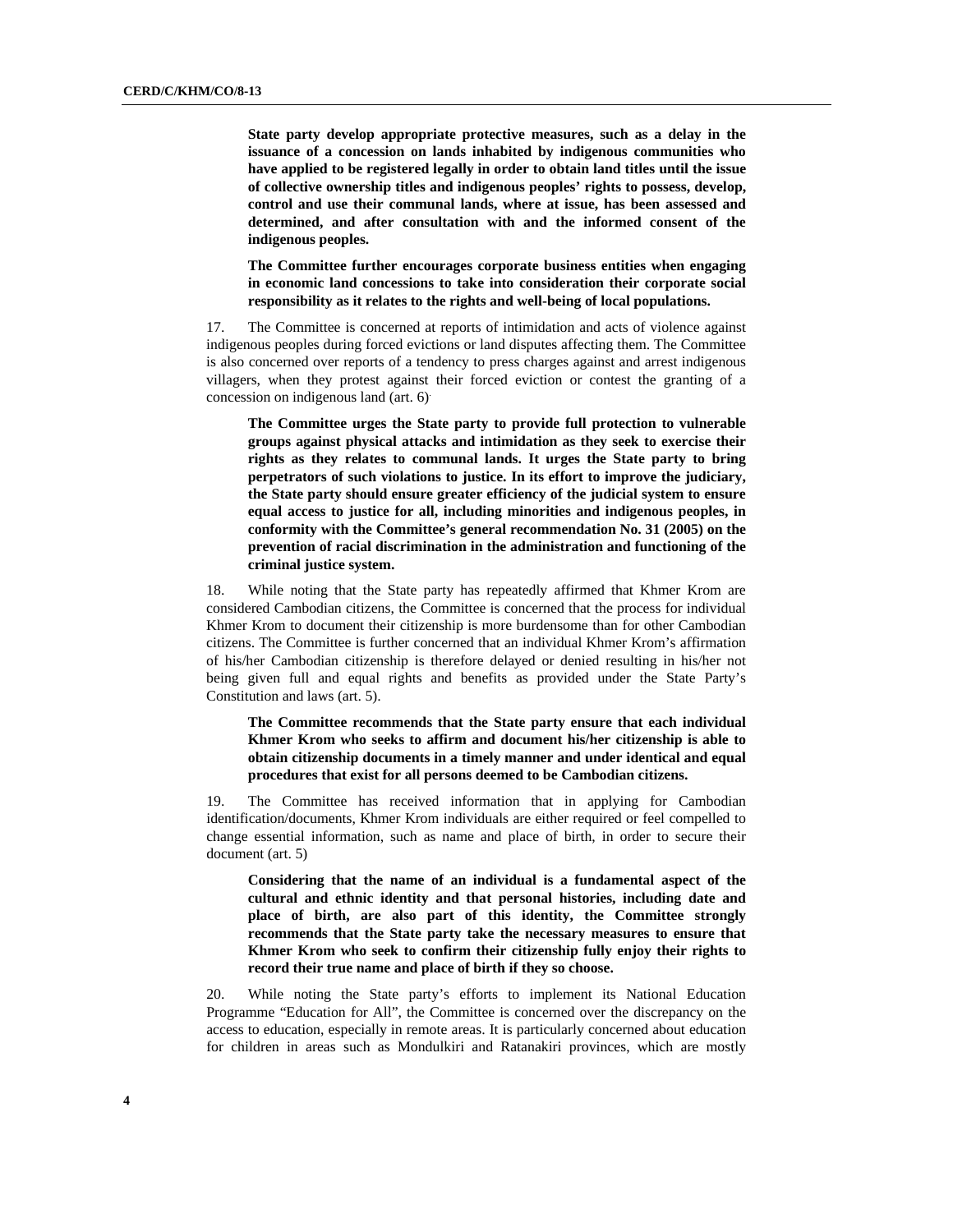inhabited by indigenous peoples and minorities. The Committee is concerned that the admission and enrolment rates are below the national level and the repetition and drop out rates are higher than the average national level (arts. 2 and 5).

### **The Committee recommends the State party to continue its efforts to achieve its goal of "Education for All", and consider bilingual education programmes, as appropriate, in remote areas as a means of improving the learning environment for ethnic minorities and indigenous peoples.**

21. Bearing in mind the indivisibility of all human rights, the Committee encourages the State party to consider ratifying those international human rights treaties which it has not yet ratified, in particular treaties the provisions of which have a direct bearing on the subject of racial discrimination, such as the International Convention on the Protection of the Rights of All Migrant Workers and Members of Their Families (1990).

22. In the light of its general recommendation No. 33 (2009) on follow-up to the Durban Review Conference, the Committee recommends that the State party give effect to the Durban Declaration and Programme of Action, adopted in September 2001 by the World Conference against Racism, Racial Discrimination, Xenophobia and Related Intolerance, taking into account the Outcome Document of the Durban Review Conference, held in Geneva in April 2009, when implementing the Convention in its domestic legal order. The Committee requests that the State party include in its next periodic report specific information on action plans and other measures taken to implement the Durban Declaration and Programme of Action at the national level.

23. The Committee recommends that the State party continue consulting and expanding its dialogue with organizations of civil society working in the area of human rights protection, in particular in combating racial discrimination, in connection with the preparation of the next periodic report.

24. The Committee encourages the State party to consider making the optional declaration provided for in article 14 of the Convention.

25. The Committee recommends that the State party ratify the amendments to article 8, paragraph 6, of the Convention, adopted on 15 January 1992 at the Fourteenth Meeting of States parties to the Convention and endorsed by the General Assembly in its resolution 47/111. In this connection, the Committee cites General Assembly resolution 61/148 and 62/243, in which the Assembly strongly urged States parties to the Convention to accelerate their domestic ratification procedures with regard to the amendment and to notify the Secretary-General expeditiously in writing of their agreement to the amendment.

26. The Committee recommends that the reports of the State party be made readily available and accessible to the public at the time of their submission, and that the observations of the Committee with respect to these reports be similarly publicized in the official and other commonly used languages, as appropriate.

27. Noting that the State party submitted its Core Document in 1998, the Committee encourages the State party to submit an updated version in accordance with the harmonized guidelines on reporting under the international human rights treaties, in particular those on the common core document, as adopted by the fifth inter-Committee meeting of the human rights treaty bodies held in June 2006 (HRI/MC/2006/3).

28. In accordance with article 9, paragraph 1, of the Convention and rule 65 of its amended rules of procedure, the Committee requests that the State party provide information, within one year of the adoption of the present conclusions, on its follow-up to the recommendations contained in paragraphs 15, 16, 17 and 18 above.